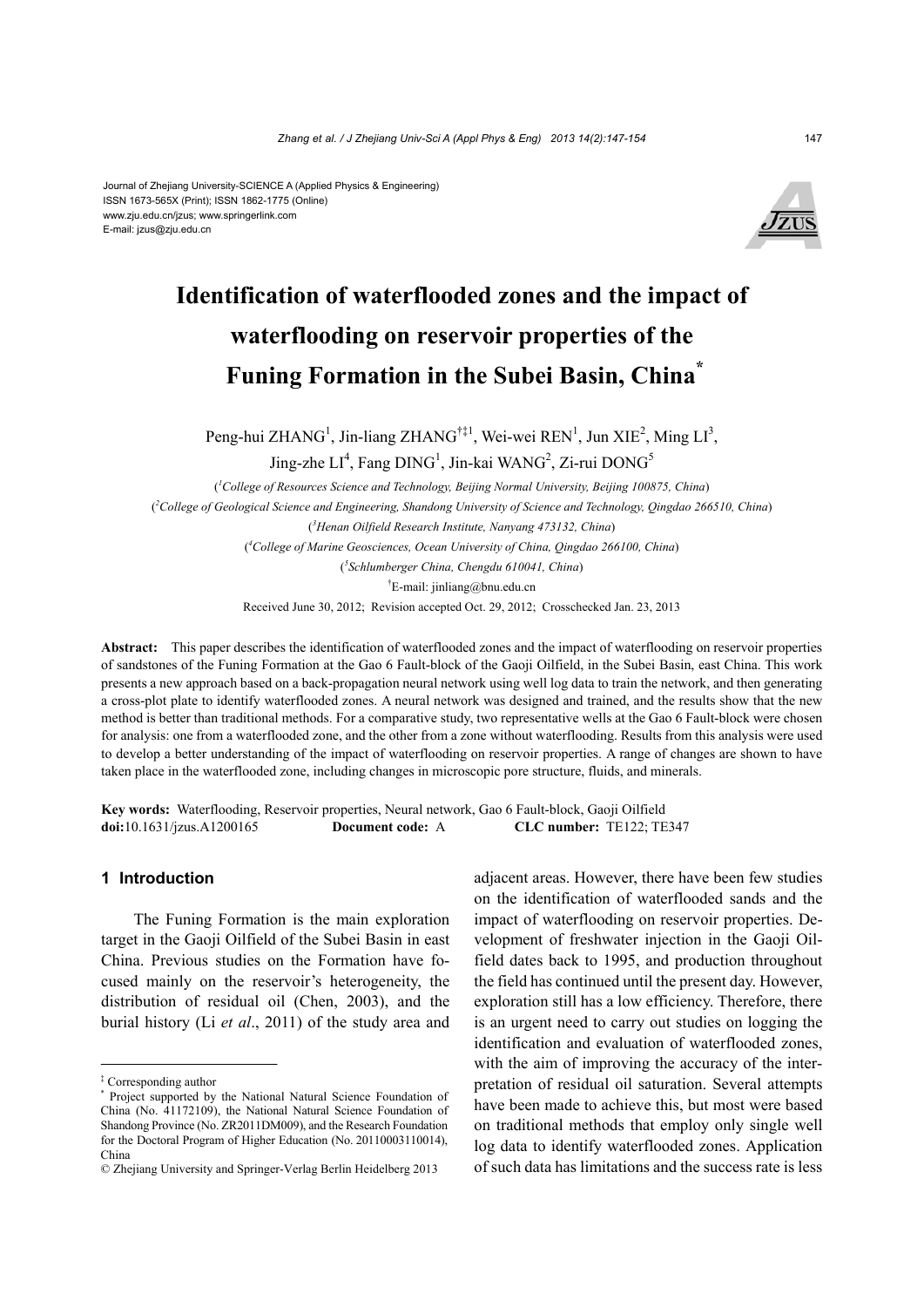than 50%. Because of the multiplicity of logging in the waterflooded zone, a comprehensive study was deemed necessary to provide an understanding of combination logging.

In recent years, artificial neural network methodology has been successfully applied to studies of reservoir rock properties (Baldwin *et al*., 1990), lithology (Rogers *et al*., 1992; Benaouda *et al*., 1999; Qi *et al*., 2004), porosity and permeability (Rogers *et al*., 1995; Ogiesoba, 2010), flow units (Aminian and Ameri, 2005), missing logs (Saggaf and Nebrija, 2003), seismic interpretation (Chawathé *et al*., 1997; Balch *et al*., 1999) and fractured reservoirs (Jenkins *et al*., 2009). This paper describes an approach based on a back-propagation neural network to identify waterflooded zones, and establishes an identification cross-plot plate using well log data. In addition, we examine the changes in reservoir parameters after waterflooding.

#### **2 Geological setting**

The Subei Basin is located in east China (Fig. 1a) and is tectonically divided into three major units: the Dongtai Depression, Yanfu Depression and Jianhu Uplift (Fig. 1b). The Gaoji Oilfield is a fault-block group that was formed during the Wubao movements in the northwest of the Dongtai Depression. A group of northeast-trending faults developed with the fault throws ranging between 40 and 140 m (Fig. 1c). The evolution of these faults controls the distribution of source rocks and reservoirs, which play an important role in the formation of hydrocarbon trapping in the



**Fig. 1 Location map of the Gao 6 Fault-block of the Gaoji Oilfield in the Subei Basin**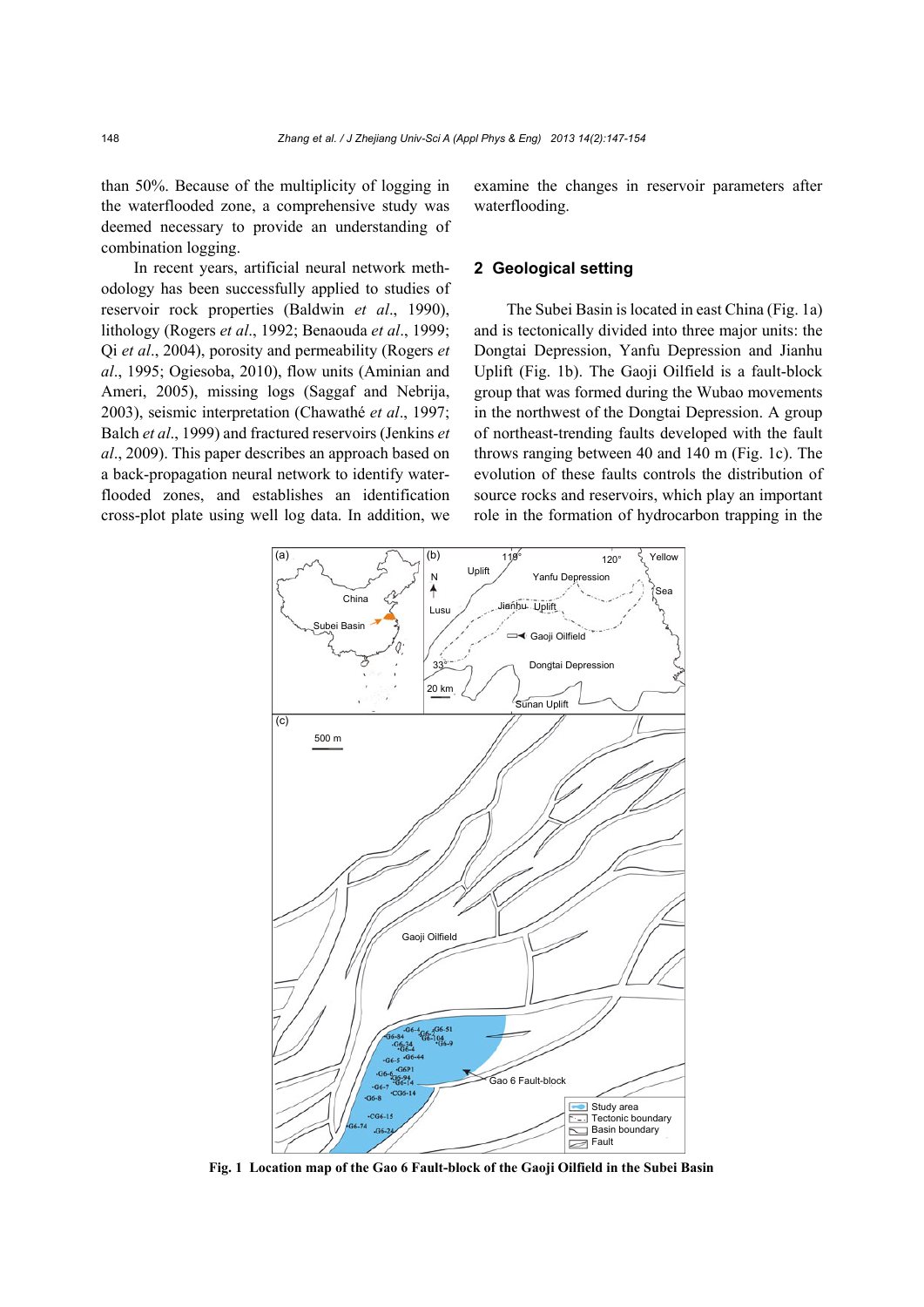study area. The Gao 6 Fault-block is one of the major producing blocks in the oilfield. It is composed of medium-porosity and low- to medium-permeability sandstone reservoirs of proven hydrocarbon reserves of  $470 \times 10^4$  t.

## **3 Materials and methods**

The back-propagation neural network is by far the most commonly used type of network. Input to the network consisted of a combination of five well logs: natural gamma ray (GR), acoustic log (DT), laterolog eight (RFOC), deep resistivity (RILD), and medium resistivity (RILM). The output variable was set to two dimensions in the neural network architecture, in which the code of the oil reservoir was set as (0.25, 0.25), the dry layer as (0.25, 0.75), the waterflooded zone as  $(0.75, 0.25)$  and the water layer as  $(0.75, 0.25)$ 0.75). The network thus had an input layer consisting of five input neurons and two output layer neurons (Fig. 2a). Well logs of 160 sands were selected as training samples according to the well testing reports, including 40 oil sands, 40 dry sands, 40 waterflooded sands, and 40 water sands. Before network training, well logs must be normalized to make their values between 0 and 1. The network was trained to adjust the network weights and thresholds according to the network prediction error to minimize the network error. This process continued until the mean squared error dropped to 0.09, the best validation performance, after four-epoch network iterations (Fig. 2b). In this way, the training process achieved the identification accuracy goal for waterflooded zones.

After training, we superimposed the network output values and the well testing reports. A good correlation was obtained between the training samples and the target vectors, with a clear distinction between each category. Each category has different symbols representing the oil reservoir, dry layer, waterflooded zone, and water layer on the cross-plot plate (Fig. 2c). Thus, we have obtained a cross-plot plate to predict the presence of waterflooded sands in the Gao 6 Fault-block.

Ten sandstone samples were selected for modal analysis (300 points per thin section). An FEI— Quanta Inspect SEM (G02342, the Netherlands) was used to observe the texture of clay minerals and their



**Fig. 2 Architecture of the back-propagation neural network (a); Network error according to the network predictions (b); Distinction of each fluid zone on the identification cross-plot plate (c)** 

porosity. The  $\leq$   $2 \mu$ m clay fraction was separated from the sandstones and analyzed by XRD, using a D/max-1200 (G02013, Japan) diffractometer.

#### **4 Results**

## **4.1 Identification of waterflooded reservoirs based on the back-propagation neural network**

Using the above method, we selected well logs of another 20 adjustable sands, which we entered into the cross-plot plate to act as unknowns. From this we obtained the distribution of the recognition results,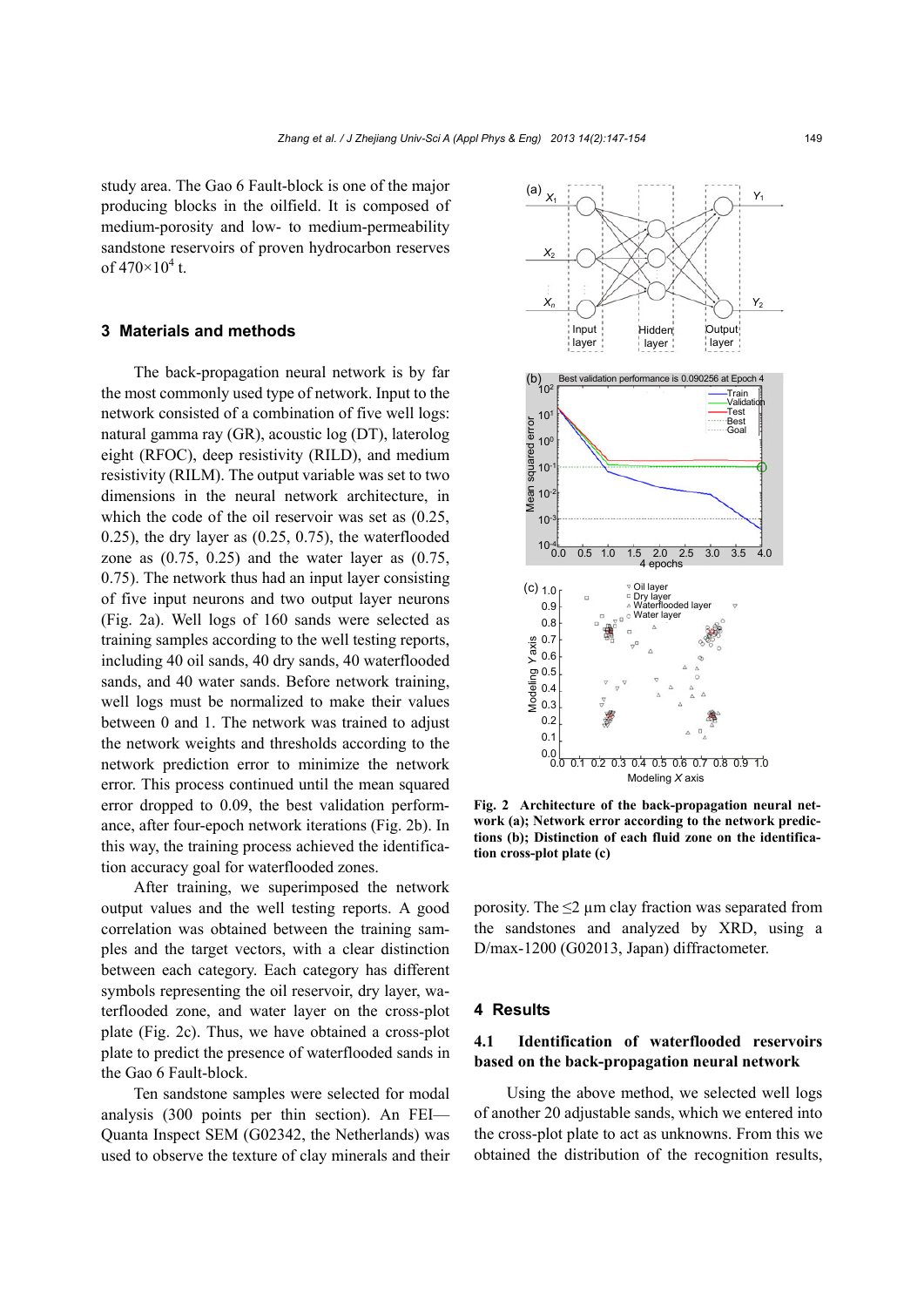which consisted of 20 points representing the 20 adjustable sands on the cross-plot plate. By applying the Euclidean algorithm to calculate the distance from each point to the center of each fluid zone on the cross-plot plate, the nearest fluid zone was identified as the type applicable to each distribution point. As shown above, the back-propagation neural networks identified four different fluid zones.

Comparing the well testing reports with the neural network recognition results, we found that the network predicted 17 out of the 20 samples correctly (Table 1). This success rate confirms the ability of the neural network to act as an excellent tool to predict waterflooded reservoirs, and proves that it performs better than traditional methods in identifying waterflooded zones from well logs.

#### **4.2 Impact of waterflooding on reservoir properties**

To develop a complete description of waterflood conditions, it is necessary to predict not only the types of fluid zone but also what impact waterflooding has on reservoir properties. For this purpose, we selected wells G6-2 and G6-104, which are less than 40 m apart, to perform a comparative study. Whereas well G6-2 is located in an oil reservoir, well G6-104 is located in a waterflooded zone. There is a significant change in the amplitude of the spontaneous potential (SP) curve of well G6-104 (Fig. 3a). In addition, the baseline wanders a great deal, reflecting obvious changes in character within the interval, due to freshwater waterflooding.

#### 4.2.1 Changes in reservoirs after waterflooding

Based on Folk (1980)'s scheme classification, sandstone core samples from the two wells (G6-2 and G6-104) are classified as lithic arkose. We can capture ripple bedding, low-angle cross-bedding and bioturbation from the core photos of the two wells, revealing the same type of sedimentary facies (Fig. 3b). However, the porosity of well G6-104 increases at a certain rate after waterflooding but the permeability shows no significant change. Also, carbonate cements slightly increase.

The total amount of clay minerals declines from 5.4% to 2.5% after waterflooding (Table 2). The contents of illite and chlorite, as well as the relative content of smectite, are reduced in well G6-104. Poor-crystal form kaolinite can be seen in local areas in the waterflooded zone, caused mainly by washing of the freshwater injection (Fig. 4a).

| Well     | <b>GR</b> | DT     | <b>RFOC</b> | RILD  | RILM  | Depth (m)       | Well testing<br>reports | Neural network<br>recognition results |  |
|----------|-----------|--------|-------------|-------|-------|-----------------|-------------------------|---------------------------------------|--|
| $G6-48$  | 65.38     | 253.44 | 27.76       | 23.19 | 25.94 | 2039.75-2040.88 | Water layer             | Water layer                           |  |
| G6-48    | 67.75     | 253.44 | 19.06       | 17.20 | 18.00 | 2041.00-2041.75 | Water layer             | Water layer                           |  |
| G6-48    | 66.88     | 245.36 | 20.73       | 16.88 | 17.68 | 2046.50-2047.88 | Water layer             | Water layer                           |  |
| $G6-48$  | 63.25     | 258.75 | 29.48       | 24.30 | 27.70 | 2062.13-2064.00 | Water layer             | Water layer                           |  |
| $G6-72$  | 77.87     | 234.52 | 21.79       | 17.81 | 19.84 | 1986.00-1987.00 | Water layer             | Water layer                           |  |
| $G6-73$  | 66.10     | 245.17 | 24.63       | 27.35 | 19.25 | 1980.63-1981.38 | Oil reservoir           | Oil reservoir                         |  |
| $G6-73$  | 70.00     | 226.07 | 23.49       | 25.78 | 18.58 | 1988.75-1989.25 | Oil reservoir           | Oil reservoir                         |  |
| $G6-58$  | 75.58     | 251.74 | 26.81       | 30.04 | 29.60 | 1927.15-1830.88 | Oil reservoir           | Oil reservoir                         |  |
| $G6-53$  | 81.00     | 236.09 | 16.01       | 16.50 | 15.94 | 1949.25-1949.75 | Oil reservoir           | Oil reservoir                         |  |
| $G6-52$  | 68.20     | 248.98 | 25.73       | 21.93 | 19.97 | 1985.50-1989.13 | Oil reservoir           | Oil reservoir                         |  |
| $G6-51$  | 75.49     | 226.21 | 12.47       | 12.35 | 9.87  | 1999.13-2002.50 | Dry layer               | Dry layer                             |  |
| $G6-51$  | 71.25     | 228.72 | 10.73       | 10.78 | 8.52  | 2013.75-2015.88 | Dry layer               | Dry layer                             |  |
| $G6-63$  | 66.76     | 243.44 | 13.41       | 20.79 | 20.41 | 1980.87-1981.50 | Dry layer               | Dry layer                             |  |
| $G6-63$  | 65.41     | 256.25 | 20.60       | 21.58 | 21.72 | 1991.75-1995.00 | Dry layer               | Waterflooded zone                     |  |
| $G6-63$  | 67.30     | 241.10 | 19.66       | 33.79 | 30.23 | 2000.00-2005.00 | Dry layer               | Oil reservoir                         |  |
| $G6-35$  | 70.00     | 249.42 | 10.30       | 13.02 | 15.97 | 2045.25-2046.75 | Waterflooded zone       | Water layer                           |  |
| $G6-35$  | 63.61     | 267.61 | 23.06       | 23.60 | 25.04 | 2047.13-2048.75 | Waterflooded zone       | Waterflooded zone                     |  |
| $G6-71$  | 74.84     | 249.24 | 18.64       | 15.75 | 18.13 | 1965.25-1965.75 | Waterflooded zone       | Waterflooded zone                     |  |
| G6-104   | 73.01     | 247.81 | 21.66       | 18.30 | 23.78 | 1905.10-1919.37 | Waterflooded zone       | Waterflooded zone                     |  |
| $G6-104$ | 69.91     | 243.61 | 18.82       | 14.29 | 16.20 | 1920.39-1938.98 | Waterflooded zone       | Waterflooded zone                     |  |

**Table 1 Twenty discriminant results from test samples of ten wells**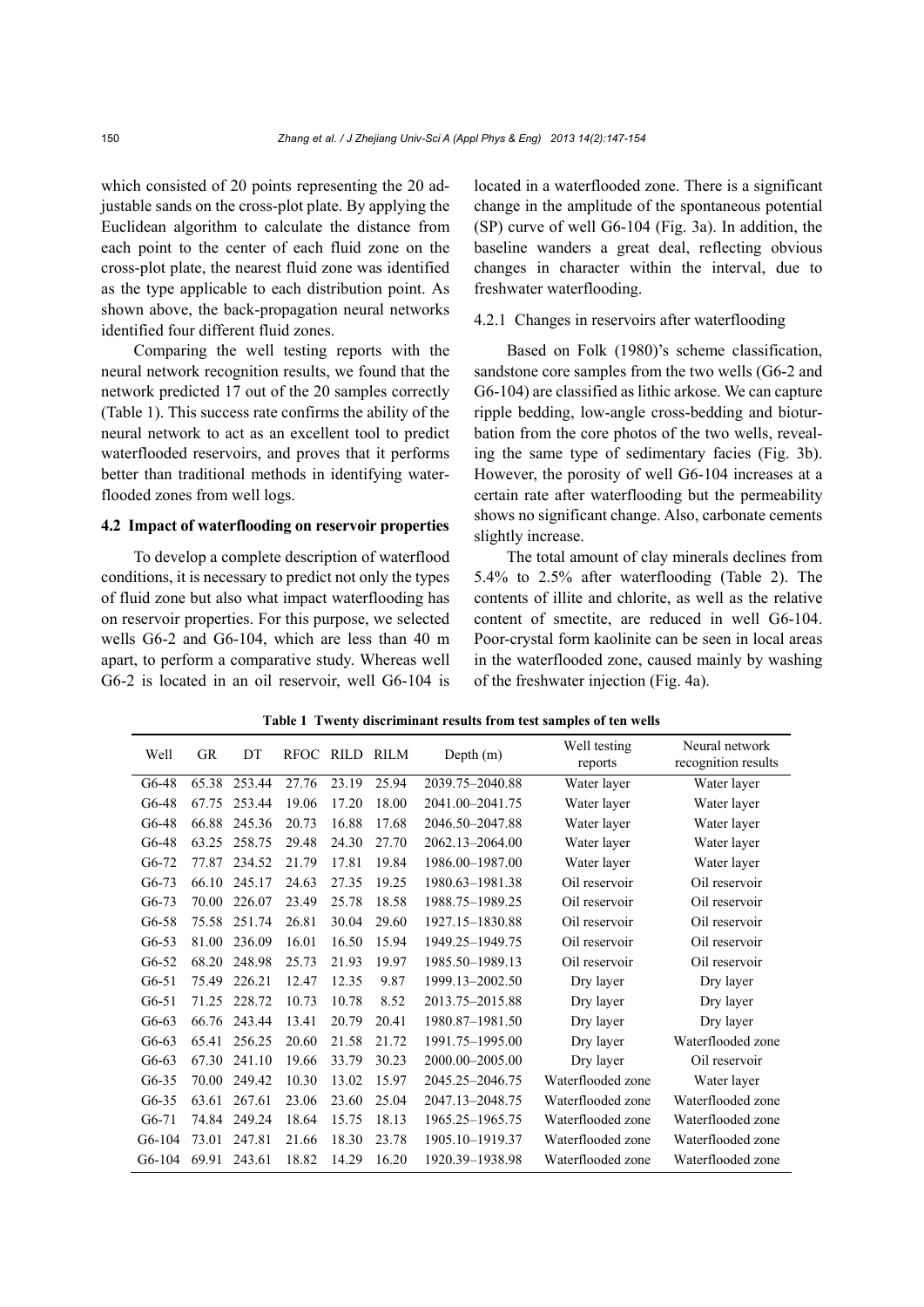

**Fig. 3 Comparison of logging curves from well G6-104 and well G6-2 (a); Sedimentary facies of the core photos of the two wells (b)**

**Table 2 Reservoir properties before and after waterflooding** 

| Well | Depth<br>(m)    | Helium |       | porosity $(\%)$ ability (mD) cements $(\%)$ erals $(\%)$ (%) |     | $($ %)                      | (%) | (%) | (%) | Air perme- Carbonate Clay min- S I/S I K Ch Oil saturation<br>$\frac{6}{2}$ |
|------|-----------------|--------|-------|--------------------------------------------------------------|-----|-----------------------------|-----|-----|-----|-----------------------------------------------------------------------------|
|      | $G6-2$ 1888.90- | 14.30  | 38.11 | 16.26                                                        | 5.4 | $20 \t 0.77 \t 1.31 - 2.81$ |     |     |     | 57.80                                                                       |
|      | 1923.05         |        |       |                                                              |     |                             |     |     |     |                                                                             |
|      | G6-104 1905.10- | 16.96  | 38.21 | 16.75                                                        | 2.5 | 15 0.54 0.63 0.28 1.06      |     |     |     | 31.06                                                                       |
|      | 1938.98         |        |       |                                                              |     |                             |     |     |     |                                                                             |

S: smectite; I/S: illite/smectite mixed layer; I: illite; K: kaolinite; Ch: chlorite

4.2.2 Microscopic pore structure changes in the waterflooded zones

The microscopic pore structure of the reservoirs is an important geological condition that determines fluid flow and hydrocarbon migration. We examined thin sections and SEM photomicrographs from the G6-104 and G6-2 wells. In well G6-104, results indicate that (1) the contacts between the grains are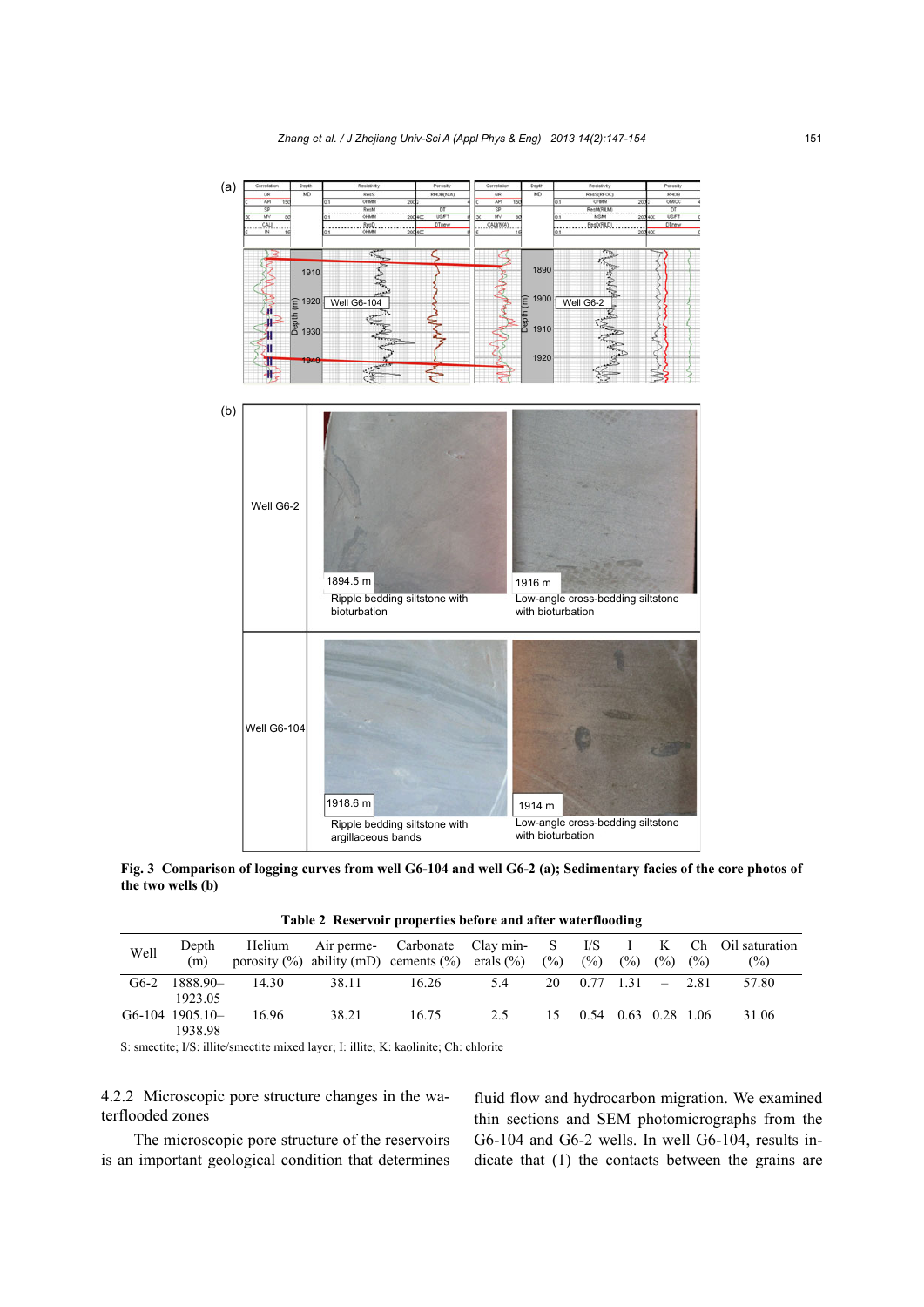loose, (2) there is relative development of secondary intergranular pores (Figs. 4b and 4c), and (3) pore distribution becomes non-uniform, and some throats become thick and even mesh (Fig. 4c). However, well G6-2 has dense lithology, and the relations of pore throat connectivity are not clear (Fig. 4d).

## 4.2.3 Changes in fluid after waterflooding

The average water salinity of the original formation of the Funing Formation of the Gao 6 Fault-block is about 7866–8159 mg/L, while the formation water salinity of well G6-104 has declined significantly to 3148 mg/L.

With continuous displacement of oil by freshwater injection, water saturation of the waterflooded zone of well G6-104 has increased, with a corresponding decrease in residual oil saturation (Soo and Radke, 1986a; 1986b; Bedrikovetsky *et al*., 2011). The oil saturation of the waterflooded area dropped to 31.1% from 57.8%, reflecting the strong washing experienced by the reservoir.

The relative permeability curves derived from the two wells were compared (Figs. 5a and 5b). The water saturation curve from the waterflooded zone generally translates to the right. The intersection of the curves from G6-104 also has a larger shift to the

right compared with that of G6-2, a sign that is strongly characteristic of a freshwater waterflooded zone.

#### **5 Discussion**

These results confirm the feasibility of using a back-propagation neural network to identify waterflooded zones. Due to the limitations of the experimental data, the separation of dry layers from waterflooded zones by applying the technique on the cross-plot plate was incomplete. With the further exploration and development of the study area, it should be possible to produce a more complete separation using training based on supplementary well testing reports.

Based on the results of this work, this paper focuses on the mechanism of reservoir changes after waterflooding. Few changes occurred in permeability, whereas porosity shifted to the right (Fig. 5c). The correlation between porosity and permeability (Zhang *et al*., 2008) tended to be better after a waterflood, showing that the sorting features of pores become better and pore structure seems more uniform. With the washing of the injection water, the reservoir forms



#### **Fig. 4 Thin section and scanning election photomicrographs**

(a) Kaolinite with poor crystal form in the waterflooded zone; (b) Development of secondary intergranular pores which increase porosity; (c) Non-uniform pore distribution after waterflooding in well G6-104; (d) Relatively dense lithology of well G6-2. K: kaolinite; Fs: feldspar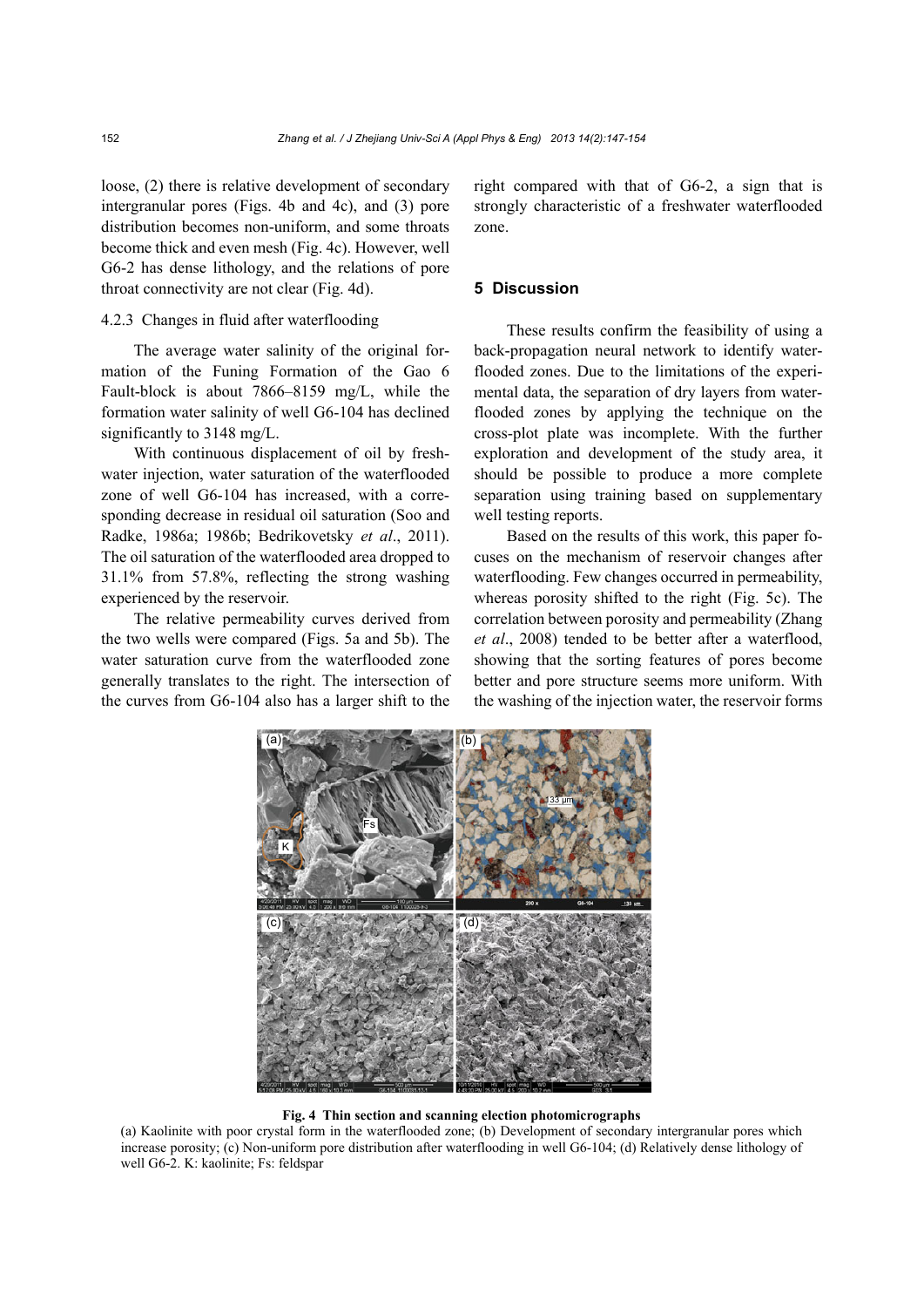

Fig. 5 (a) Relative permeability curves of the  $E_1f_2^{3-2}$  sand body of well G6-2; (b) Relative permeability curves of the  $E_1f_2^{3-2}$  sand body of well G6-104; (c) Plot of core porosity vs. core permeability revealing the correlation between **porosity and permeability; (d) Oil saturation vs. core permeability showing a positive correlation in well G6-2 and a negative correlation in well G6-104**

microfissures, and clay minerals of the cores are flushed out to propagate through the reservoir. Thus, the cores become larger, which increases their porosity.

Not only does the content of clay minerals change, but also their composition and structure. For example, illite has a filamentous role, and can cause a change in water or speed sensitivity. However, reservoir properties have not changed very rapidly due to the low content of clay minerals in the study area.

Oil saturation and permeability showed a strong positive correlation in well G6-2 (Fig. 5d). However, oil saturation in well G6-104 was significantly lower than that in well G6-2. Furthermore, there was a trend showing decreasing oil saturation as permeability increased, implying that well G6-104 has experienced tremendous amounts of waterflooding (Yang *et al*., 2000; Zhang and Xie, 2011).

# **6 Conclusions**

1. In this study, a back-propagation neural network was used to accurately estimate waterflooded zones, by utilizing a combination of well logs composed of GR, DT, RFOC, RILD, and RILM. We used 89% of the data to train the network and 11% to act as unknowns. A neural network cross-plot plate for identification was set up, and the success rate was up to 85%.

2. Secondary intergranular pores developed, increasing porosity after waterflooding, while the content of clay minerals declined as a result of washing migration. Apparent reductions occurred in the water salinity of the formation and the saturation of residual oil in the waterflooded zone.

3. A variety of physical and chemical changes have occurred in the reservoir after waterflooding, which have affected the composition and distribution of minerals.

## **Acknowledgements**

The authors would like to thank the SINOPEC Jiangsu Petroleum Exploitation Bureau Geoscience Institute, China for supplying core samples, formation water analysis data and physical property data and for permission to publish this study.